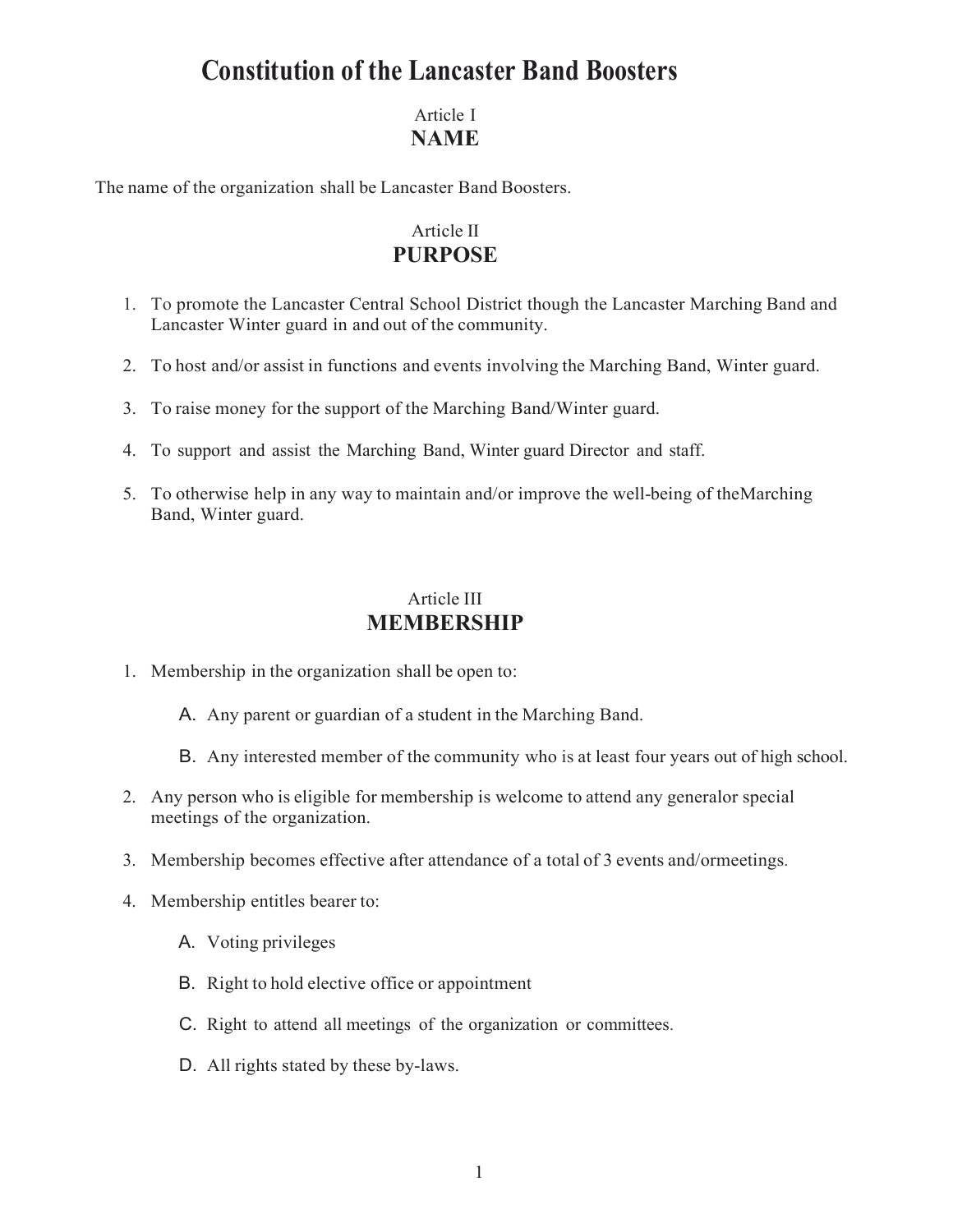### Article IV **GENERAL & SPECIAL GENERAL MEETINGS**

- 1. At the discretion of the officers, the scheduled time of the general meetings will be at 6:30 pm. Meeting dates (August, September, October, November, February, March, April, and May) will be published on the Lancaster Central School District Calendar. Changes to the stated meetings may be made at a general or officers meeting. Members will be notified.
- 2. At a general or special meetings of the organization, any resolution may bepassed by most of the members in attendance.
- 3. The parliamentary rules as stated in "Roberts Rules of Order'' shall governorganizational meetings.

### Article V

### **OFFICERS**

- 1. All members of the organizational are eligible to run for any office. Officers shall be elected for one year at the May general meeting. The officers shall take officeimmediately following the July  $4<sup>th</sup>$  parade.
- 2. All officers will transfer to their successors all books, papers, and other propertyof the Band Boosters in their procession by July 5<sup>th</sup>.
- 3. The elected officers will serve as the official parent chaperones for the annualtrip.
- 4. A vacancy in any office shall be filled for the unexpired term by appointment bythe remaining officers and shall be approved by the general membership at thenext general meeting.
- 5. The following shall be the officers of the organization and shall serve on theofficers committee:

#### A. Co-Presidents

Elected by general membership, the co-presidents shall be the chief executive officers of this organization and shall preside at all generaland officer meetings. The copresidents shall:

- i. Exercise general supervision of the affairs and activities of the organization.
- ii. Serve as members' ex-officio of all committees.
- iii. Represent the organization to the Marching Band staff, school authorities and the general public.
- iv. Be authorized to sign contracts with outside parties on behalf of the organization.
- v. Do all things necessary for the fulfillment of the general responsibilities of the office.
- B. Vice President

Elected by the general membership, the vice-president shall

- i. Assume the duties of the co-presidents in case of their absence.
- ii. Chair the nominating committee
- iii. Otherwise assist the co-presidents.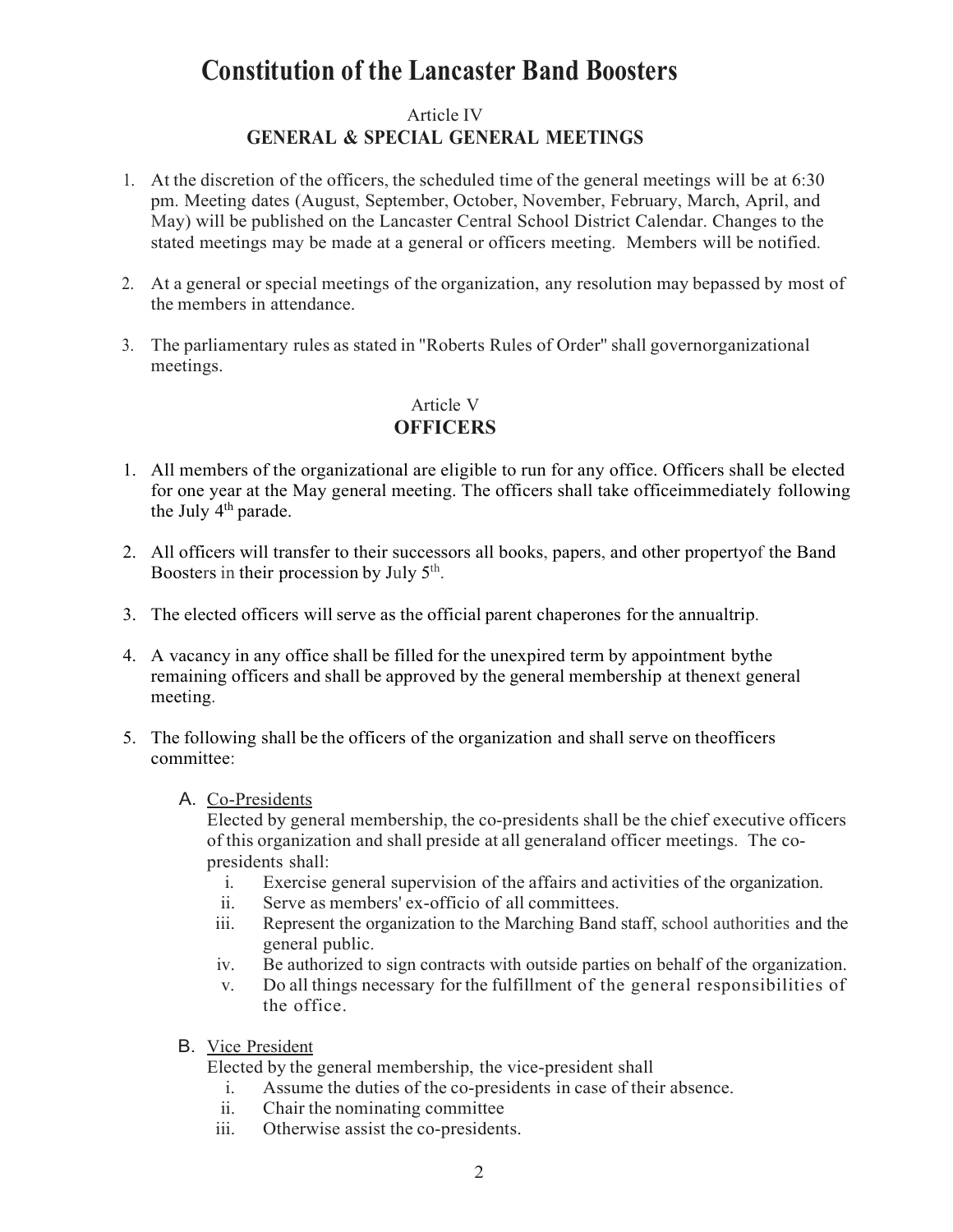#### C. Recording Secretary

Elected by the general membership, the recording secretary shall

- i. Assume the duties of the co-presidents in case of their absence.<br>ii. Keep accurate records of all general and officers' meetings.
- Keep accurate records of all general and officers' meetings.
- iii. Keep a copy of the bylaws
- iv. Otherwise assist the co-presidents.

### D. Treasurer

Elected by the general membership, the treasurer, shall

- i. Receive, keep account of and deposit all monies of the organization.
- ii. Make disbursements as authorized
- iii. Report all receipts and disbursements at the monthly meetings.

#### E. Corresponding Secretary

Elected by the general membership, the corresponding secretary shall

- i. Be responsible for the organization correspondence
- ii. Otherwise assist the co-presidents.

### Article VI **COMMITTEES**

The organization shall establish such committees as are needed to achieve itsobjectives.

1. Publicity & Historian Chairperson

Shall be appointed by the co-presidents and shall collect and maintaina record of events and activities of the Marching Band and Booster organization.

2. Pit Crew Chief

Shall be appointed by the co-presidents and shall be responsible forrecruiting and training boosters to assist during competitions and practices of the Marching Band.

3. Meal Planner

Shall be appointed by the co-presidents and shall be responsible for preparing hosting precompetition meals for members, staff, and volunteers of the Marching *Band/Winter guard.*

4. Uniform

Shall be appointed by the co-presidents and shall be responsiblefor maintaining records of student uniform numbers, distributing uniforms and for the general maintenance and fitting of the uniforms.

### Article VII **FINANCES**

The organization is a non-profit organization:

- 1. The financial records are to be maintained by the treasurer.
- 2. All disbursement more than \$750.00 shall be approved in advance at general membership meetings.
- 3. Expenditures of amounts less than \$750.00 may be made upon approval of four elected